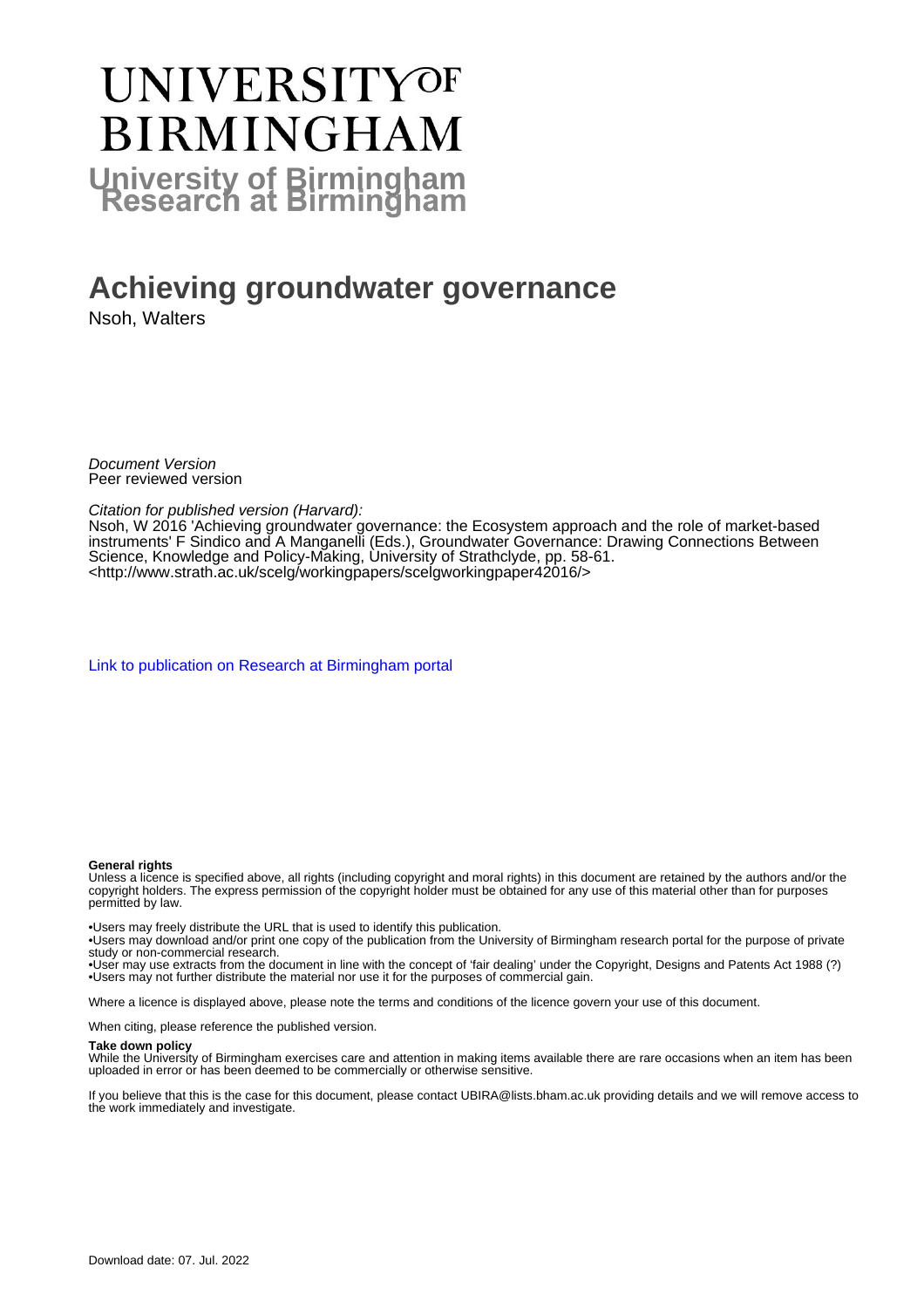## **Achieving groundwater governance: the Ecosystem approach and the role of marketbased instruments**

#### Walters Nsoh

Lecturer in Law, Birmingham Law School, University of Birmingham, Birmingham, United Kingdom – [w.nsoh@bham.ac.uk](mailto:w.nsoh@bham.ac.uk)

Groundwater is an elusive and largely unseen common pool resource. Yet driven by strong economic incentives, whether or not encouraged by existing policies, groundwater users think of it as a 'private good' that benefits them as any other good or service might, and in so doing, they are competing with each other to extract as much as possible and as quickly as possible with devastating consequences for its sustainability. Like many common pool resources, it effective management and governance therefore require a set rules, norms and values that should underpin its development in a manner that is consistent with the ecosystem approach. The challenges faced for sustainably managing such a common resource, on which people have established de facto individual rights are manifold. But creating a market for trades of some kind in ecosystem services associated with groundwater could actually enhance the protection of a critical resource such as groundwater on the basis that protection can benefit individual groundwater users economically as well as provide a broader public good. This piece examines the meaning governance in the *Global Framework for Action to achieve the vision on Groundwater Governance* document and the potential and challenges of using market-based approaches in its implementation, with a focus on developments in conservation policy and law.

#### **What do we mean by governance?**

The term governance is as elusive as groundwater itself. It can mean different things to different people but would generally be concerned with how decisions are taken and implemented. Generally, good governance is seen as promoting equity, participation, pluralism, transparency, accountability and the rule of law, in a manner that is effective, efficient and enduring. Such a characterisation suggests that good governance is not only concerned with governmental activity but also private sector and non-governmental actors. Which of these characteristics is seen as most important, and how issues will be resolved will vary greatly, depending on the broader governmental and legal context, but at the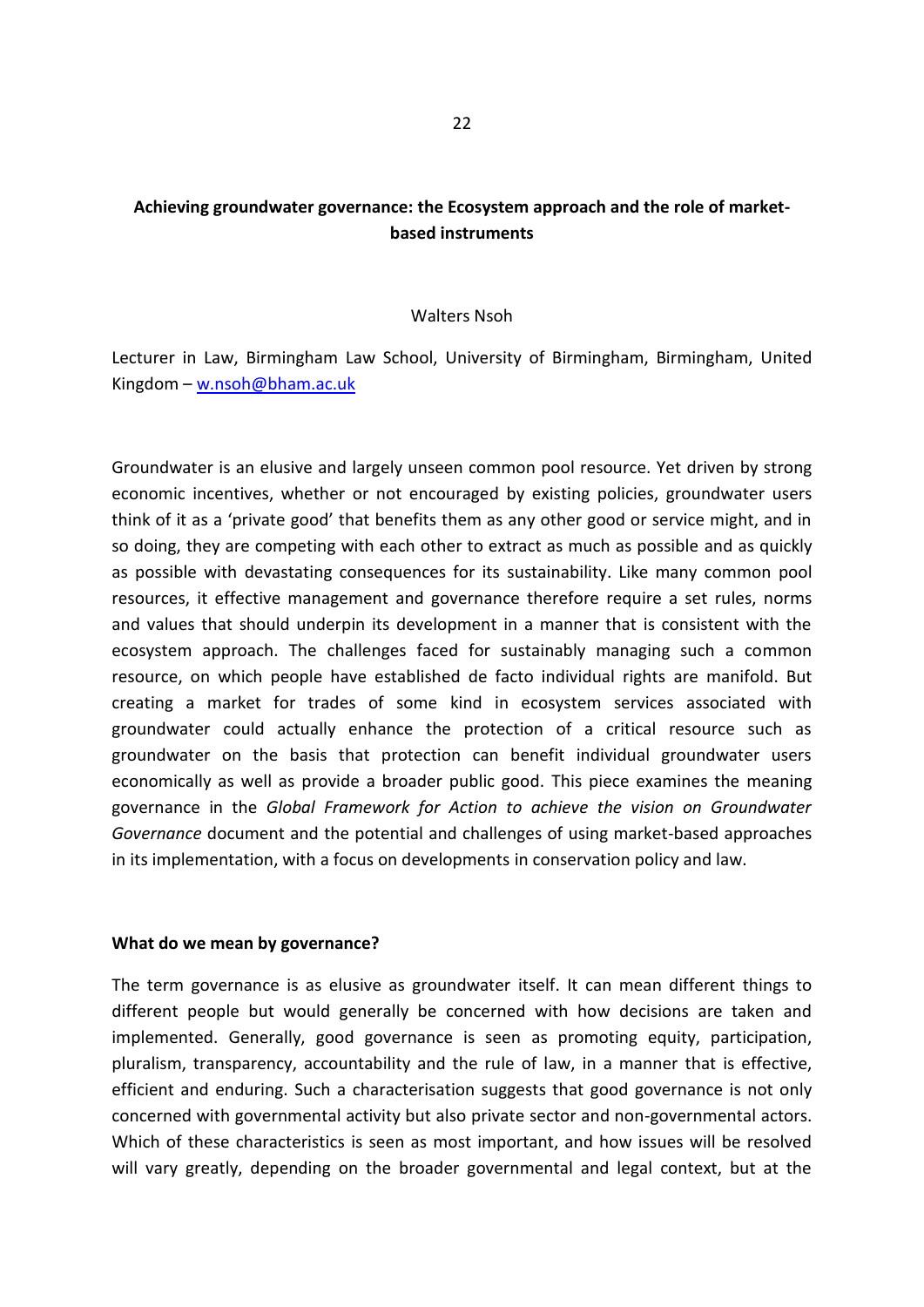minimum, there must be a means of ensuring that groundwater management schemes are widely accepted as having the legitimacy to enable them to continue, and especially to justify any financial advantages granted to participants. Good governance helps to build trust and confidence among the various stakeholders, which is central to the success of any market-based mechanism. However, the principles of groundwater governance outlined in the *Global Framework for Action to achieve the vision on Groundwater Governance* document would appear to go beyond those regarded above as the basic principles of good governance, to include consideration of wider principles such as the ecosystem approach which is evident in almost all the principles of groundwater governance, as the following analysis suggests.

## **Developments in conservation policy and law - Ecosystem approach**

Since the 1990s, there has been a shift in focus from the narrow species or habitats approach in conservation efforts towards an ecosystems approach. According to the Convention on Biological Diversity (CBD) COP 5 Decision V/6 (2000), this new approach involves 'a strategy for the integrated management of land, water and living resources that promotes conservation and sustainable use in an equitable way'.

Central to this is the emphasis on the conservation of ecosystem structure and functioning, in order to maintain ecosystem services. This not only requires adopting a new way of thinking and working but also a shift in focus of policy-making and delivery towards a more holistic or integrated approach based on the entire ecosystem and its functioning. This is based on the increased recognition of the role of the 'natural' environment in providing a range of services, either directly or indirectly.

The more holistic approach encouraged requires a shift in the both the mind-set and practices of many of those who manage and use land. For example, farmers who depend on groundwater ecosystem services are now going to see themselves as 'integrated land managers' who produce food and provide ecosystem services rather than merely 'food producers'. This will require adaptive management to produce the ecosystem services that groundwater underpins but there are particular challenges as to how such adaptive management practices will be reconciled with established agricultural and other uses on specific lands where multifunctionality is yet to be recognised and the costs associated with such changes.

A starting point in the shift in our policies and practices to reflect the value of land (and groundwater) in providing ecosystem services is to calculate in economic terms the value of such services and to ensure that this is properly taken into account when decisions that affect the state of undeveloped land are being taken. Such an approach would fit the groundwater governance themes, by ensuring that the provision of groundwater ecosystem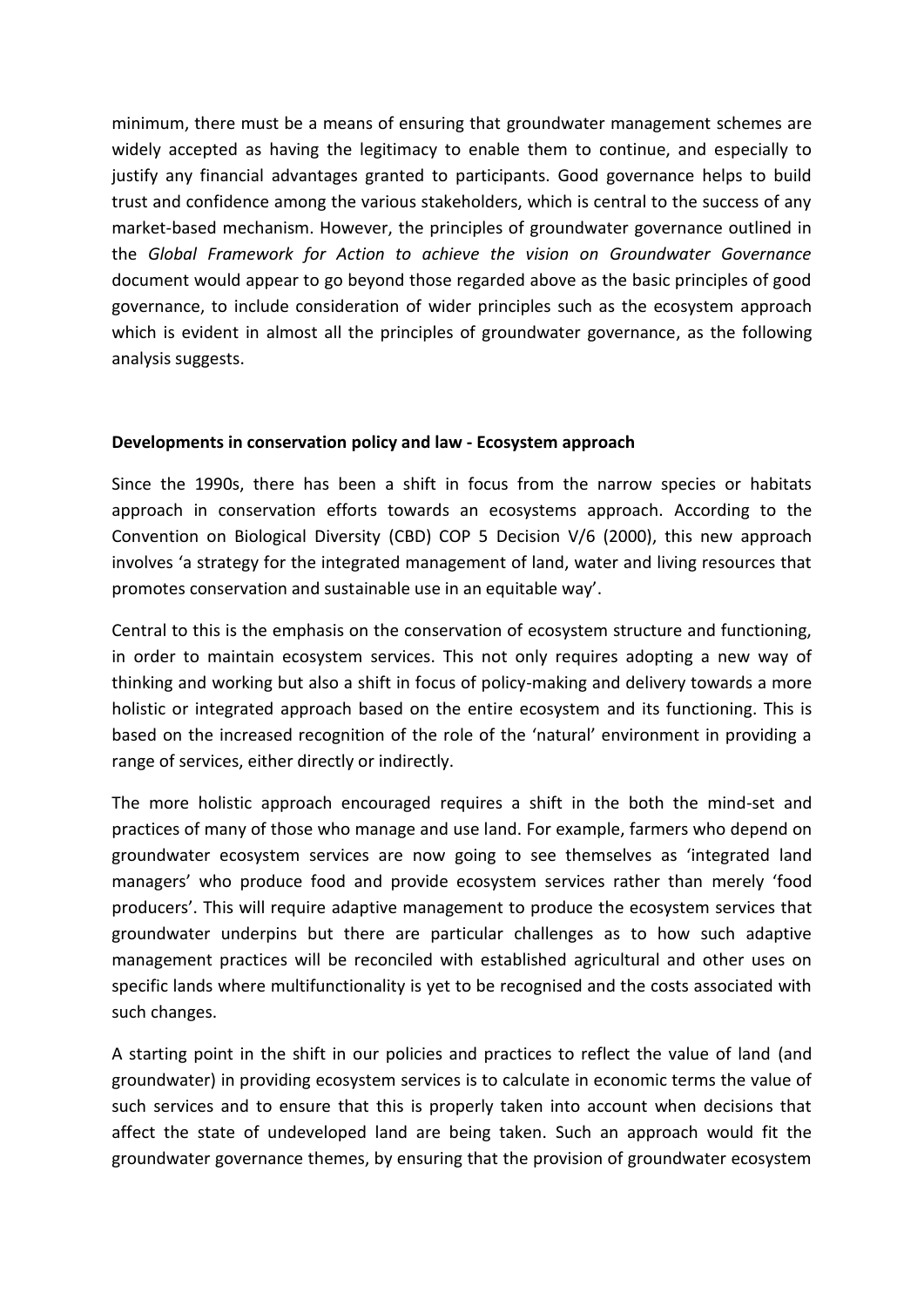services is integrated with other land uses and that there is coordination with other water sources. This is important because available evidence shows that the spatial layout of ecosystems is important for the interactions that give rise to ecosystem services. For example, linkages between ground water, surface water and rainfall within in the area of a river catchment mean that impacts on any one of these can affect hydrological processes within the catchment and the ecosystem services linked to these processes, such as clean water provision. Equally, the social value of ecosystem services (e.g. the thermal springs in Salto, Uruguay) relates spatially to where they are consumed, hence the emphasis on context-specific groundwater management.

### **Lessons from biodiversity conservation policies**

The need to establish linkages to other water resources and to other sectors in groundwater governance requires not just better scientific understanding of these linkages but also provides an opportunity to look at the potential lessons from approaches already adopted in the management of other resources. Along these lines, developments in conservation policy and law are creating opportunities to look at habitats and their management in a new way, based on identifying and valuing in economic terms the ecosystem benefits that undeveloped land can provide.

Traditionally conservation law has been based on prohibiting direct harm to species and designating areas of habitat that have to be protected. Now there is interest in new approaches, in particular:

- biodiversity offsetting, whereby harmful development in one place is permitted if provision is made for compensating enhancements elsewhere, so that there is no net loss to nature overall;
- payment for ecosystem services, whereby there is recognition that "natural" land provides benefits to neighbours and the wider community (e.g. flood protection or recreational or aesthetic value) and payment is provided to ensure the maintenance of these services.

These approaches mean that there are opportunities for wetlands and aquifers to be reevaluated. For example land where groundwater-related ecosystem services can be enhanced or established might be valuable as potential offset sites for developments elsewhere (e.g. building infiltration wells along the head area of one aquifer in order to store surpluses of water in the wet periods to offset for overexploitation of a nearby aquifer), whilst identifying the actual and potential ecosystem services that the groundwater can deliver might provide an income stream for land which is currently unproductive, thereby encouraging balance (rather than competing) of use from sources